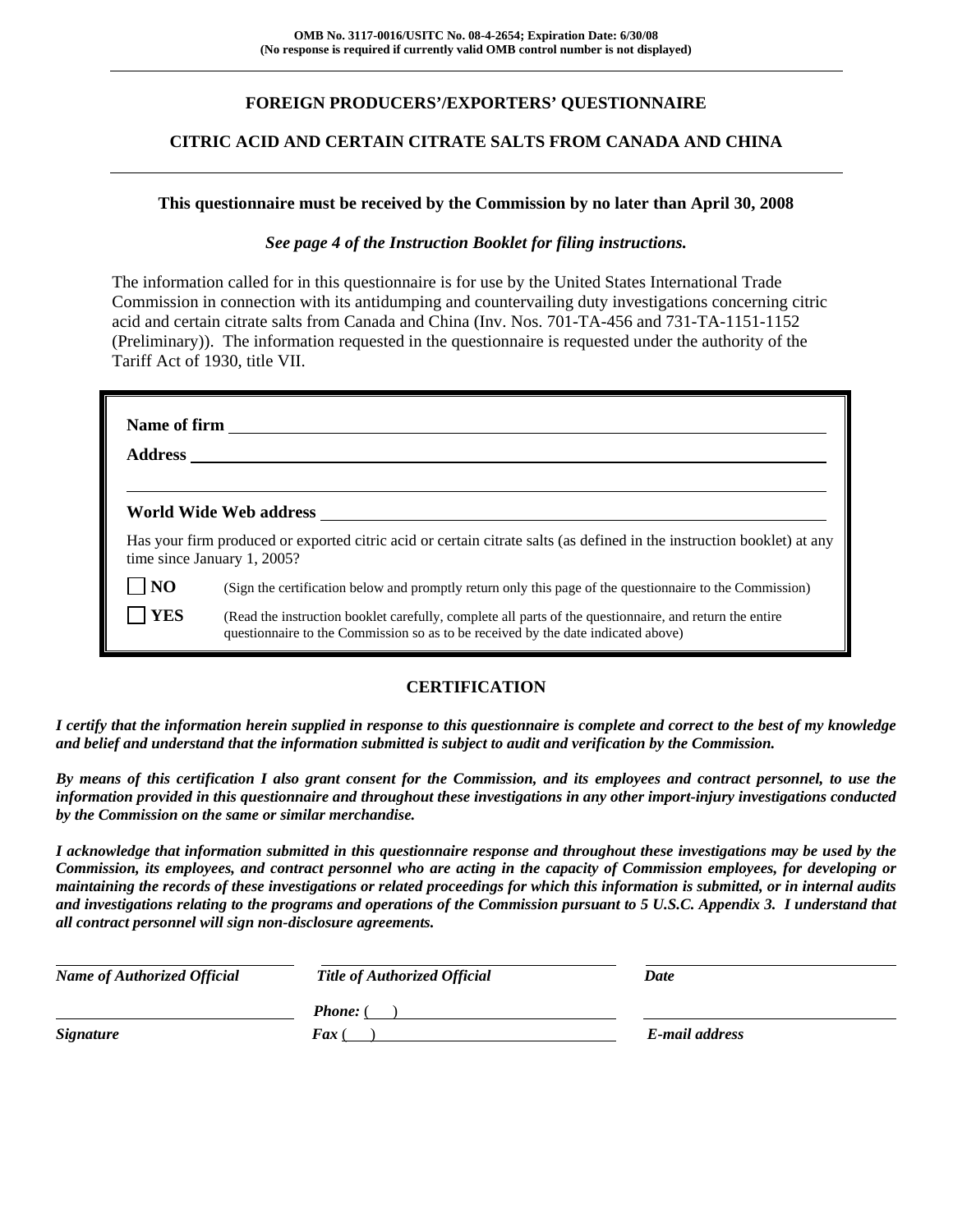Foreign Producers'/Exporters' Questionnaire - Citric Acid and Certain Citrate Salts Page 2

### **PART I.—GENERAL INFORMATION**

 $\overline{a}$ 

 $\overline{a}$ 

 $\overline{a}$ 

The questions in this questionnaire have been reviewed with market participants to ensure that issues of concern are adequately addressed and that data requests are sufficient, meaningful, and as limited as possible. Public reporting burden for this questionnaire is estimated to average 20 hours per response, including the time for reviewing instructions, searching existing data sources, gathering the data needed, and completing and reviewing the questionnaire. Send comments regarding the accuracy of this burden estimate or any other aspect of this collection of information, including suggestions for reducing the burden, to the Office of Investigations, U.S. International Trade Commission, 500 E Street, SW, Washington, DC 20436.

I-1a. Please report below the actual number of hours required and the cost to your firm of preparing the reply to this questionnaire and completing the form.

**hours** <u>dollars</u>

- I-1b. We are interested in any comments you may have for improving this questionnaire in general or the clarity of specific questions. Please attach such comments to your response or send them to the above address.
- I-2. Provide the name and address of establishment(s) covered by this questionnaire (see page 3 of the instruction booklet for reporting guidelines). If your firm is publicly traded, please specify the stock exchange and trading symbol.

I-3. Please provide the names, street addresses (not P.O. boxes), contacts, telephone numbers, and email addresses of the **FIVE** largest U.S. importers of your firm's citric acid or certain citrate salts in 2007.

| No.          | Importer's name | <b>Contact person</b> | <b>E-mail address</b> | Area<br>code and<br>telephone<br>number | Share of<br>your 2007<br>exports<br>(%) |
|--------------|-----------------|-----------------------|-----------------------|-----------------------------------------|-----------------------------------------|
| 1            |                 |                       |                       |                                         |                                         |
| $\mathbf{2}$ |                 |                       |                       |                                         |                                         |
| 3            |                 |                       |                       |                                         |                                         |
| 4            |                 |                       |                       |                                         |                                         |
| 5            |                 |                       |                       |                                         |                                         |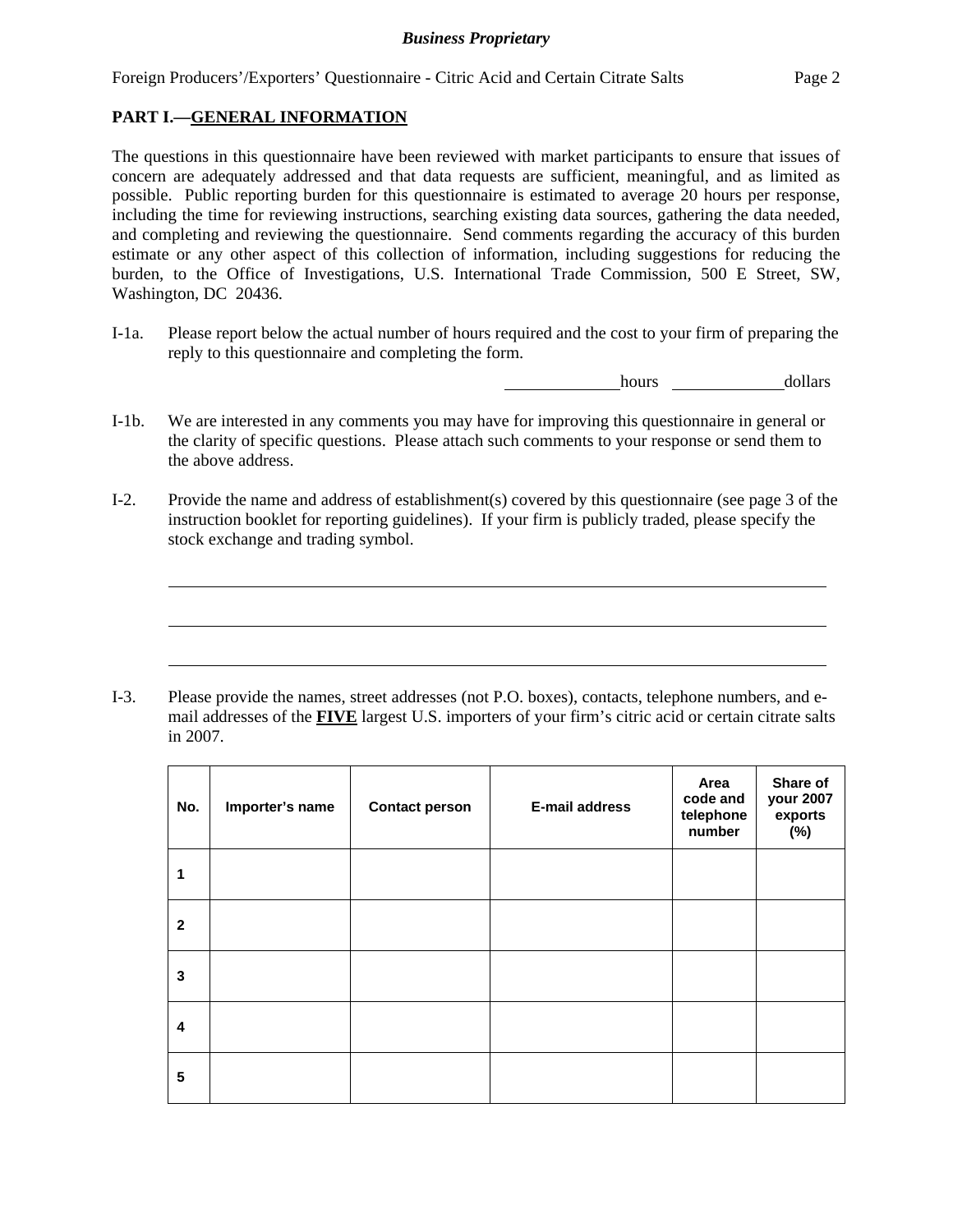|  | Foreign Producers' Questionnaire - Citric Acid and Certain Citrate Salts | Page 3 |
|--|--------------------------------------------------------------------------|--------|
|--|--------------------------------------------------------------------------|--------|

# **PART I.--GENERAL INFORMATION***--Continued*

| $I-4.$ | Does your firm or any related firm produce, have the capability to produce, or have any plans to<br>produce citric acid or certain citrate salts in the United States or other countries? |                                                                                                                                                     |  |  |  |  |  |  |
|--------|-------------------------------------------------------------------------------------------------------------------------------------------------------------------------------------------|-----------------------------------------------------------------------------------------------------------------------------------------------------|--|--|--|--|--|--|
|        | N <sub>o</sub>                                                                                                                                                                            | Yes--Please name the firm(s) and country(ies) below and, if U.S. producer(s),<br>ensure that they complete the Commission's producer questionnaire. |  |  |  |  |  |  |
|        |                                                                                                                                                                                           |                                                                                                                                                     |  |  |  |  |  |  |
| $I-5.$ |                                                                                                                                                                                           | Does your firm or any related firm import or have any plans to import citric acid or certain citrate<br>salts into the United States?               |  |  |  |  |  |  |
|        | $ $ No                                                                                                                                                                                    | $\Box$ Yes--Please name the firm(s) below and ensure that they complete the<br>Commission's importer questionnaire.                                 |  |  |  |  |  |  |
|        |                                                                                                                                                                                           |                                                                                                                                                     |  |  |  |  |  |  |
|        |                                                                                                                                                                                           |                                                                                                                                                     |  |  |  |  |  |  |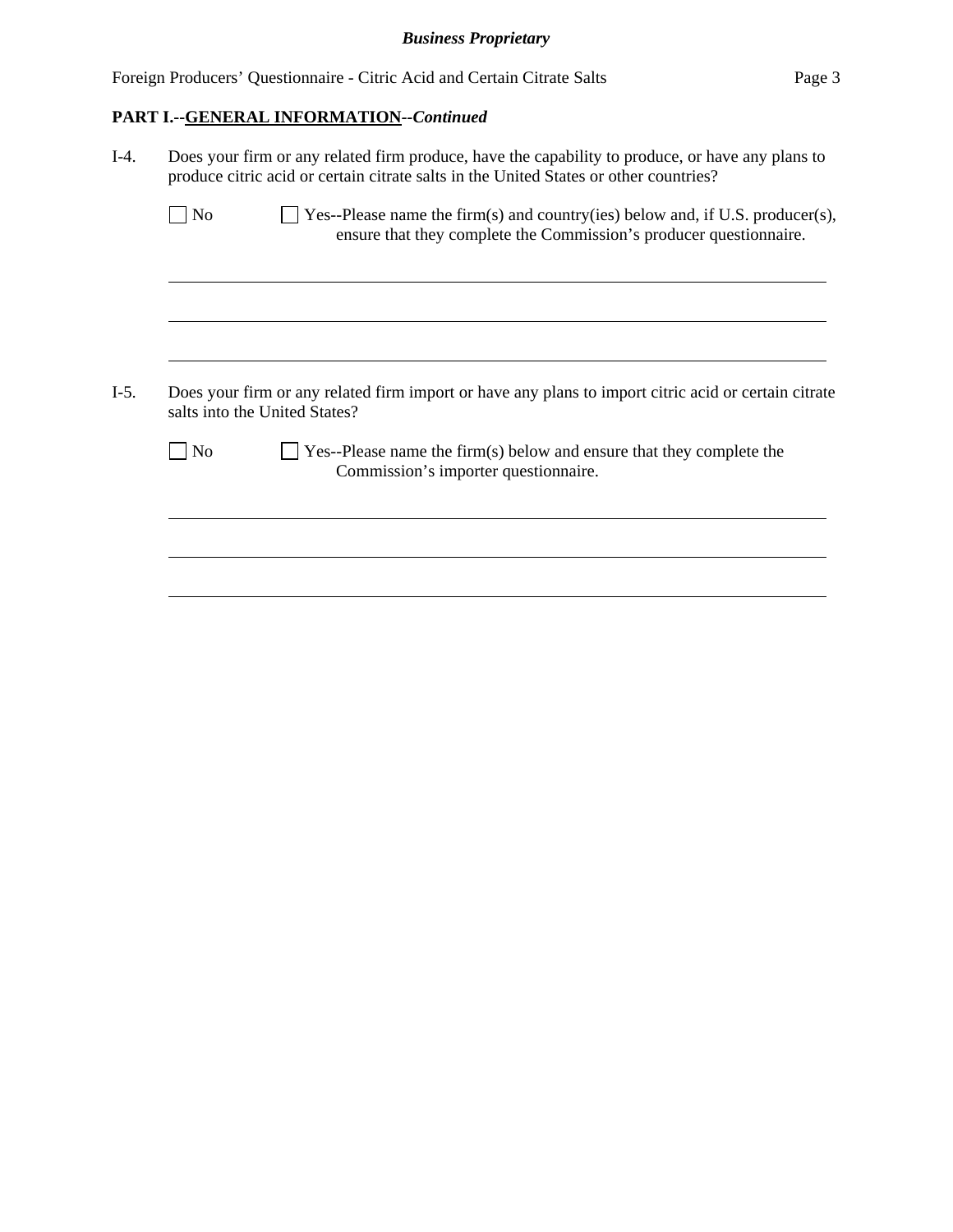Foreign Producers' Questionnaire - Citric Acid and Certain Citrate Salts Page 4

# **PART II.--TRADE AND RELATED INFORMATION**

l

| $II-1.$ | Does your firm have any plans to add, expand, curtail, or shut down production capacity and/or<br>production of citric acid or certain citrate salts in Canada or China?                                                                                                                                                                                                     |  |  |  |  |  |  |  |  |  |
|---------|------------------------------------------------------------------------------------------------------------------------------------------------------------------------------------------------------------------------------------------------------------------------------------------------------------------------------------------------------------------------------|--|--|--|--|--|--|--|--|--|
|         | $\Box$ No<br>$\perp$ Yes--Please describe those plans, including planned dates and capacity/<br>production quantities involved, and the reason(s) for such change(s). If<br>the plans are to add or expand capacity or production, list (in descending<br>order of importance) the markets (countries) to which such additional<br>capacity or production would be directed. |  |  |  |  |  |  |  |  |  |
|         |                                                                                                                                                                                                                                                                                                                                                                              |  |  |  |  |  |  |  |  |  |
| $II-2.$ | What percentage of your firm's total sales in its most recent fiscal year was represented by sales<br>of citric acid or certain citrate salts?                                                                                                                                                                                                                               |  |  |  |  |  |  |  |  |  |
|         | Percent                                                                                                                                                                                                                                                                                                                                                                      |  |  |  |  |  |  |  |  |  |
| $II-3.$ | Does your firm produce products other than citric acid or certain citrate salts on the same<br>equipment and machinery used in the production of citric acid or certain citrate salts?                                                                                                                                                                                       |  |  |  |  |  |  |  |  |  |
|         | $\neg$ No<br>Yes--List the following information.                                                                                                                                                                                                                                                                                                                            |  |  |  |  |  |  |  |  |  |
|         | Basis for allocation of capacity data (e.g., sales): ___________________________                                                                                                                                                                                                                                                                                             |  |  |  |  |  |  |  |  |  |
|         | Products produced on same equipment and share of total production in 2007 (in percent):                                                                                                                                                                                                                                                                                      |  |  |  |  |  |  |  |  |  |
|         | Product<br>Percent                                                                                                                                                                                                                                                                                                                                                           |  |  |  |  |  |  |  |  |  |
|         | Citric Acid                                                                                                                                                                                                                                                                                                                                                                  |  |  |  |  |  |  |  |  |  |
|         | Sodium Citrate                                                                                                                                                                                                                                                                                                                                                               |  |  |  |  |  |  |  |  |  |
|         | Potassium Citrate                                                                                                                                                                                                                                                                                                                                                            |  |  |  |  |  |  |  |  |  |
|         |                                                                                                                                                                                                                                                                                                                                                                              |  |  |  |  |  |  |  |  |  |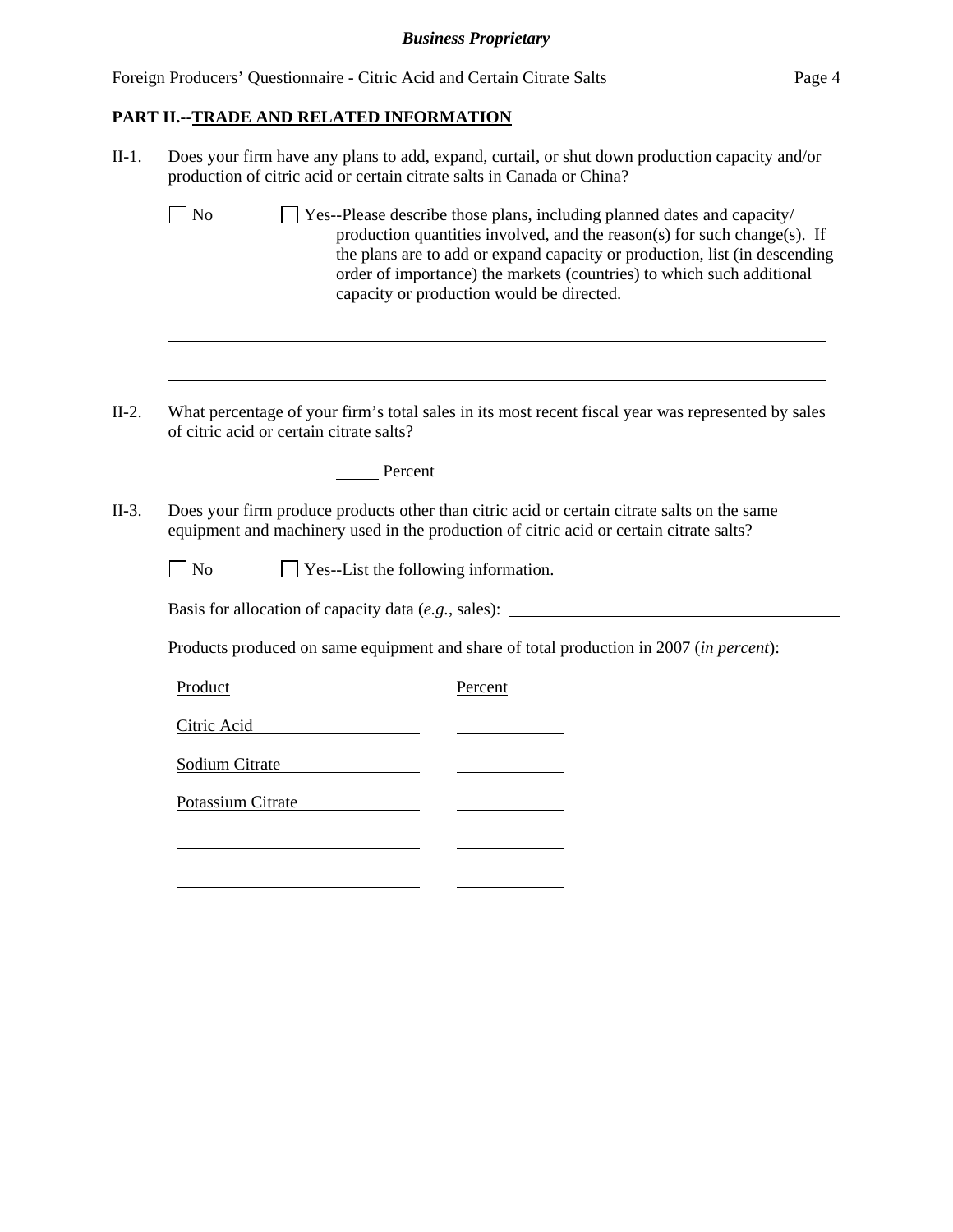# **PART II.--TRADE AND RELATED INFORMATION***--Continued*

l

| $II-4.$ | Has your firm, since 2005, maintained any inventories of citric acid or certain citrate salts in the<br>United States (not including inventories held by firms identified in questions I-3, I-4, or I-5)? |                                                                                           |                                                                      |                   |                   |  |  |  |  |  |
|---------|-----------------------------------------------------------------------------------------------------------------------------------------------------------------------------------------------------------|-------------------------------------------------------------------------------------------|----------------------------------------------------------------------|-------------------|-------------------|--|--|--|--|--|
|         | $\Box$ No                                                                                                                                                                                                 | inventories below.                                                                        | Yes--Report the quantity (in 1,000 dry pounds) of such end-of-period |                   |                   |  |  |  |  |  |
|         | 2005                                                                                                                                                                                                      | 2006                                                                                      | 2007                                                                 | <b>March 2007</b> | <b>March 2008</b> |  |  |  |  |  |
| $II-5.$ | Is the citric acid or certain citrate salts exported by your firm subject to antidumping findings or<br>remedies in any WTO-member countries?                                                             |                                                                                           |                                                                      |                   |                   |  |  |  |  |  |
|         | $\log$                                                                                                                                                                                                    | Yes--List the products(s), countries affected, and the date of such<br>findings/remedies. |                                                                      |                   |                   |  |  |  |  |  |
|         |                                                                                                                                                                                                           | <b>Product</b>                                                                            | <b>Country</b>                                                       | <b>Date</b>       |                   |  |  |  |  |  |
|         |                                                                                                                                                                                                           |                                                                                           |                                                                      |                   |                   |  |  |  |  |  |
|         |                                                                                                                                                                                                           |                                                                                           |                                                                      |                   |                   |  |  |  |  |  |
|         |                                                                                                                                                                                                           |                                                                                           |                                                                      |                   |                   |  |  |  |  |  |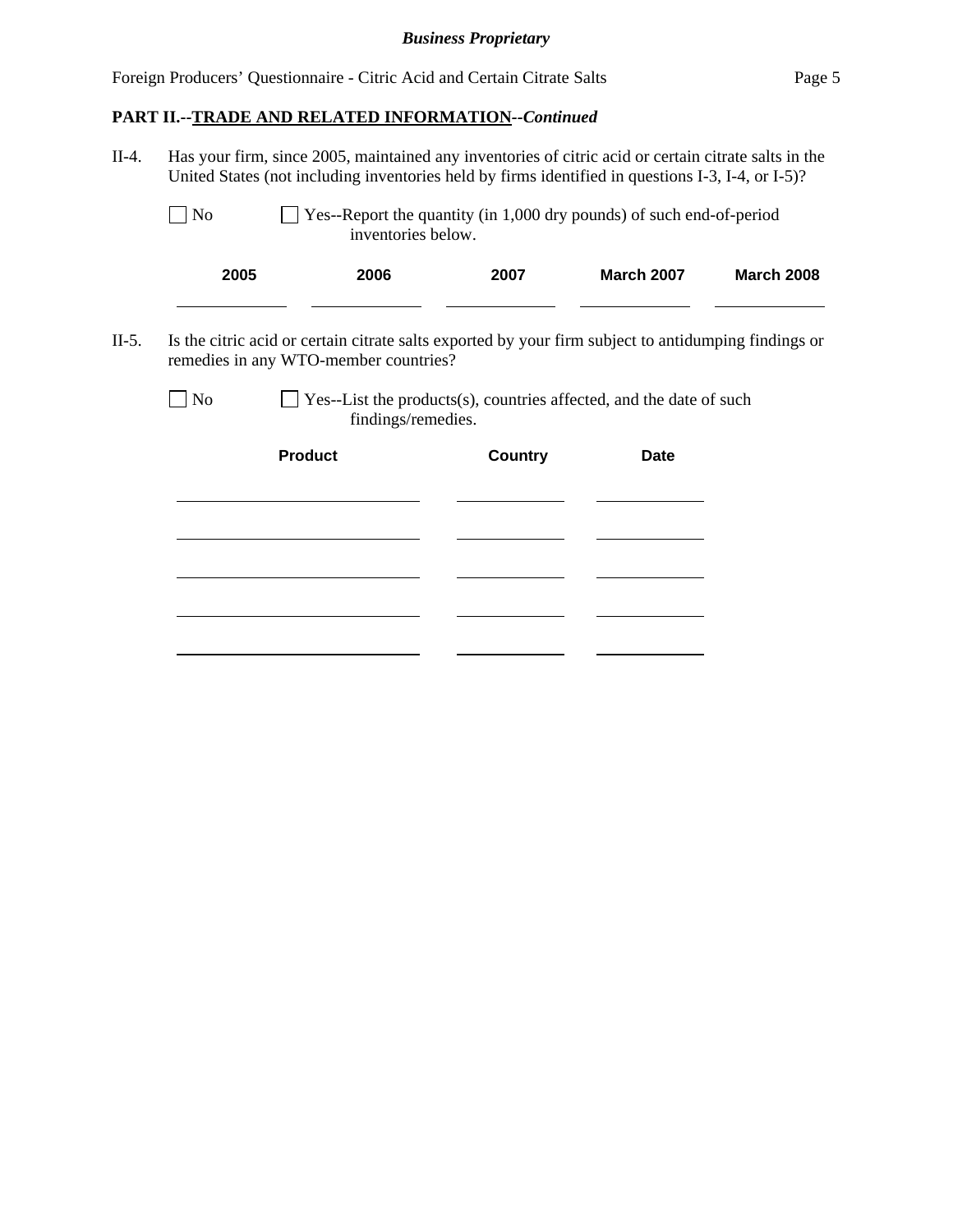Foreign Producers' Questionnaire - Citric Acid and Certain Citrate Salts Page 6

### **PART II.--TRADE AND RELATED INFORMATION***--Continued*

II-6a. **Citric Acid and Certain Citrate Salts.** Report your firm's production capacity, production, shipments, and inventories related to the production of citric acid or certain citrate salts in your establishment(s) in Canada or China during the specified periods. (See definitions in the instruction booklet.)

| Quantity (in 1,000 dry pounds)                                                                                                                                                                                                                                                                                                                                                                                                                                  |                                                                                                                                                                                                                                                                                                       |      |                          |      |               |                          |      |  |  |
|-----------------------------------------------------------------------------------------------------------------------------------------------------------------------------------------------------------------------------------------------------------------------------------------------------------------------------------------------------------------------------------------------------------------------------------------------------------------|-------------------------------------------------------------------------------------------------------------------------------------------------------------------------------------------------------------------------------------------------------------------------------------------------------|------|--------------------------|------|---------------|--------------------------|------|--|--|
|                                                                                                                                                                                                                                                                                                                                                                                                                                                                 |                                                                                                                                                                                                                                                                                                       |      | <b>Actual experience</b> |      |               | Projections <sup>1</sup> |      |  |  |
| <b>Item</b>                                                                                                                                                                                                                                                                                                                                                                                                                                                     |                                                                                                                                                                                                                                                                                                       |      |                          |      | January-March |                          |      |  |  |
|                                                                                                                                                                                                                                                                                                                                                                                                                                                                 | 2005                                                                                                                                                                                                                                                                                                  | 2006 | 2007                     | 2007 | 2008          | 2008                     | 2009 |  |  |
| Average production capacity $2$                                                                                                                                                                                                                                                                                                                                                                                                                                 |                                                                                                                                                                                                                                                                                                       |      |                          |      |               |                          |      |  |  |
| Beginning-of-period inventories <sup>3</sup>                                                                                                                                                                                                                                                                                                                                                                                                                    |                                                                                                                                                                                                                                                                                                       |      |                          |      |               |                          |      |  |  |
| <b>Production</b> <sup><math>4</math></sup>                                                                                                                                                                                                                                                                                                                                                                                                                     |                                                                                                                                                                                                                                                                                                       |      |                          |      |               |                          |      |  |  |
| <b>Shipments:</b>                                                                                                                                                                                                                                                                                                                                                                                                                                               |                                                                                                                                                                                                                                                                                                       |      |                          |      |               |                          |      |  |  |
| Internal consumption/transfers                                                                                                                                                                                                                                                                                                                                                                                                                                  |                                                                                                                                                                                                                                                                                                       |      |                          |      |               |                          |      |  |  |
| <b>Home market sales</b>                                                                                                                                                                                                                                                                                                                                                                                                                                        |                                                                                                                                                                                                                                                                                                       |      |                          |      |               |                          |      |  |  |
| <b>Exports to--</b>                                                                                                                                                                                                                                                                                                                                                                                                                                             |                                                                                                                                                                                                                                                                                                       |      |                          |      |               |                          |      |  |  |
| United States <sup>5</sup>                                                                                                                                                                                                                                                                                                                                                                                                                                      |                                                                                                                                                                                                                                                                                                       |      |                          |      |               |                          |      |  |  |
| All other export markets <sup>6</sup>                                                                                                                                                                                                                                                                                                                                                                                                                           |                                                                                                                                                                                                                                                                                                       |      |                          |      |               |                          |      |  |  |
| <b>Total exports</b>                                                                                                                                                                                                                                                                                                                                                                                                                                            |                                                                                                                                                                                                                                                                                                       |      |                          |      |               |                          |      |  |  |
| <b>Total shipments</b>                                                                                                                                                                                                                                                                                                                                                                                                                                          |                                                                                                                                                                                                                                                                                                       |      |                          |      |               |                          |      |  |  |
| <b>End-of-period inventories</b>                                                                                                                                                                                                                                                                                                                                                                                                                                |                                                                                                                                                                                                                                                                                                       |      |                          |      |               |                          |      |  |  |
| reported capacity.                                                                                                                                                                                                                                                                                                                                                                                                                                              | $1$ Please explain the basis for your projections.<br>$2$ The production capacity (see definitions in instruction booklet) reported is based on operating $\_\_$ hours per week,<br>weeks per year. Please describe the methodology used to calculate production capacity, and explain any changes in |      |                          |      |               |                          |      |  |  |
| <sup>3</sup> Reconciliation of data.--Please note that the quantities reported above should reconcile as follows: beginning-of-period<br>inventories, plus production, less total shipments, equals end-of-period inventories. Do the data reported reconcile?<br>$\Box$ Yes<br><sup>4</sup> Please estimate the percentage of total production of citric acid and certain citrate salts in Canada or China accounted<br>for by your firm's production in 2007. |                                                                                                                                                                                                                                                                                                       |      |                          |      |               |                          |      |  |  |
| Percent<br><sup>5</sup> Please estimate the percentage of total exports to the United States of citric acid and certain citrate salts in Canada or<br>China accounted for by your firm's exports in 2007.<br>Percent<br>$6$ Identify principal other export markets. $\_\_$                                                                                                                                                                                     |                                                                                                                                                                                                                                                                                                       |      |                          |      |               |                          |      |  |  |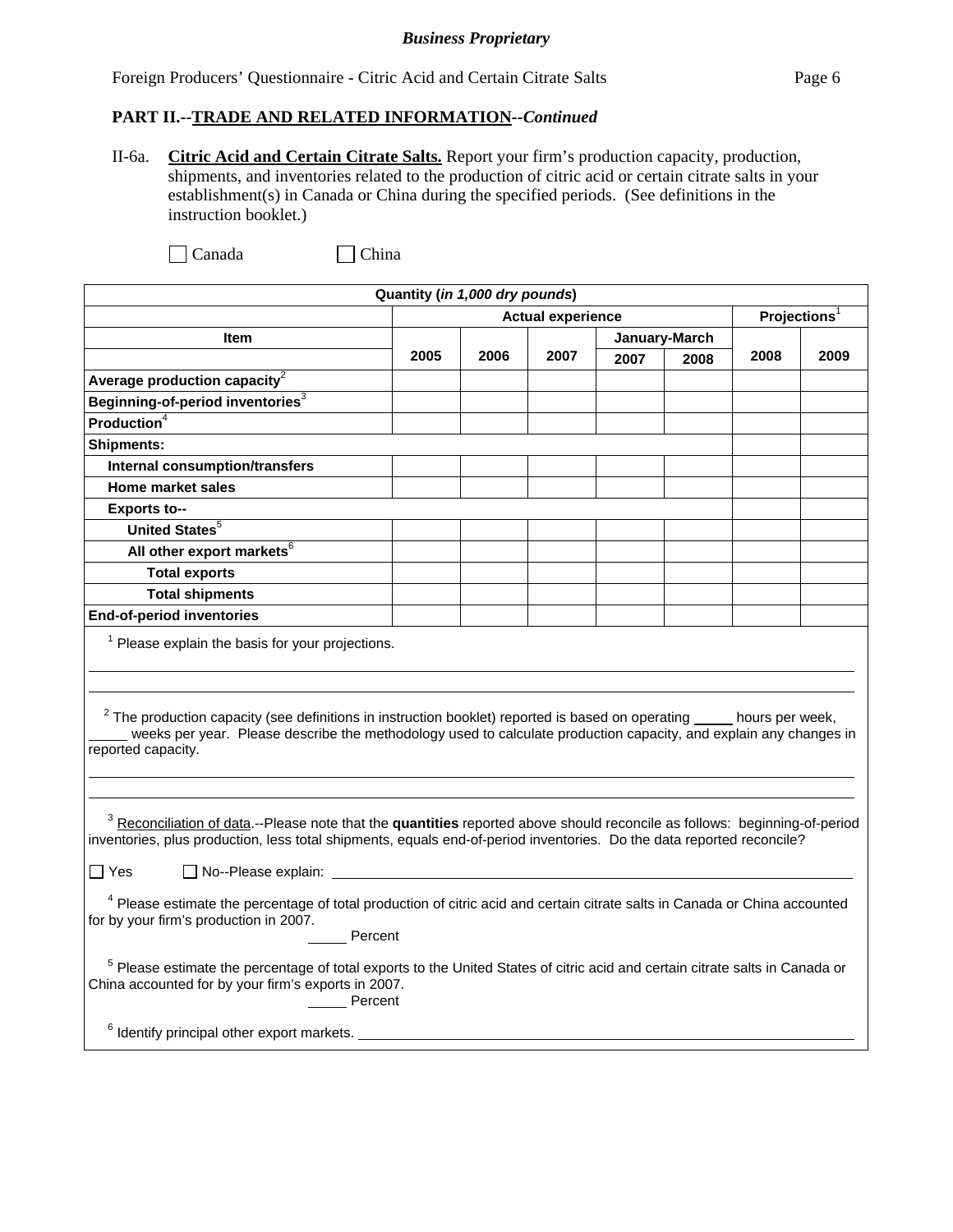Foreign Producers' Questionnaire - Citric Acid and Certain Citrate Salts Page 7

### **PART II.--TRADE AND RELATED INFORMATION***--Continued*

II-6b. **Citric Acid.** Report your firm's production capacity, production, shipments, and inventories related to the production of citric acid in your establishment(s) in Canada or China during the specified periods. (See definitions in the instruction booklet.)

| Quantity (in 1,000 dry pounds)                                                                                                                                                                                                                                        |                                                                                                                                                 |      |                          |      |               |      |                          |  |
|-----------------------------------------------------------------------------------------------------------------------------------------------------------------------------------------------------------------------------------------------------------------------|-------------------------------------------------------------------------------------------------------------------------------------------------|------|--------------------------|------|---------------|------|--------------------------|--|
|                                                                                                                                                                                                                                                                       |                                                                                                                                                 |      | <b>Actual experience</b> |      |               |      | Projections <sup>1</sup> |  |
| Item                                                                                                                                                                                                                                                                  |                                                                                                                                                 |      |                          |      | January-March |      |                          |  |
|                                                                                                                                                                                                                                                                       | 2005                                                                                                                                            | 2006 | 2007                     | 2007 | 2008          | 2008 | 2009                     |  |
| Average production capacity <sup>2</sup>                                                                                                                                                                                                                              |                                                                                                                                                 |      |                          |      |               |      |                          |  |
| Beginning-of-period inventories <sup>3</sup>                                                                                                                                                                                                                          |                                                                                                                                                 |      |                          |      |               |      |                          |  |
| Production $4$                                                                                                                                                                                                                                                        |                                                                                                                                                 |      |                          |      |               |      |                          |  |
| <b>Shipments:</b>                                                                                                                                                                                                                                                     |                                                                                                                                                 |      |                          |      |               |      |                          |  |
| <b>Internal consumption/transfers</b>                                                                                                                                                                                                                                 |                                                                                                                                                 |      |                          |      |               |      |                          |  |
| <b>Home market sales</b>                                                                                                                                                                                                                                              |                                                                                                                                                 |      |                          |      |               |      |                          |  |
| <b>Exports to--</b>                                                                                                                                                                                                                                                   |                                                                                                                                                 |      |                          |      |               |      |                          |  |
| United States <sup>5</sup>                                                                                                                                                                                                                                            |                                                                                                                                                 |      |                          |      |               |      |                          |  |
| All other export markets <sup>6</sup>                                                                                                                                                                                                                                 |                                                                                                                                                 |      |                          |      |               |      |                          |  |
| <b>Total exports</b>                                                                                                                                                                                                                                                  |                                                                                                                                                 |      |                          |      |               |      |                          |  |
| <b>Total shipments</b>                                                                                                                                                                                                                                                |                                                                                                                                                 |      |                          |      |               |      |                          |  |
| <b>End-of-period inventories</b>                                                                                                                                                                                                                                      |                                                                                                                                                 |      |                          |      |               |      |                          |  |
| $1$ Please explain the basis for your projections.                                                                                                                                                                                                                    |                                                                                                                                                 |      |                          |      |               |      |                          |  |
| $2$ The production capacity (see definitions in instruction booklet) reported is based on operating $\_\_$ hours per week,<br>weeks per year. Please describe the methodology used to calculate production capacity, and explain any changes in<br>reported capacity. |                                                                                                                                                 |      |                          |      |               |      |                          |  |
| <sup>3</sup> Reconciliation of data.--Please note that the quantities reported above should reconcile as follows: beginning-of-period<br>inventories, plus production, less total shipments, equals end-of-period inventories. Do the data reported reconcile?        |                                                                                                                                                 |      |                          |      |               |      |                          |  |
| ∏ Yes                                                                                                                                                                                                                                                                 |                                                                                                                                                 |      |                          |      |               |      |                          |  |
| <sup>4</sup> Please estimate the percentage of total production of citric acid in Canada or China accounted for by your firm's<br>production in 2007.<br>Percent                                                                                                      |                                                                                                                                                 |      |                          |      |               |      |                          |  |
| your firm's exports in 2007.                                                                                                                                                                                                                                          | <sup>5</sup> Please estimate the percentage of total exports to the United States of citric acid in Canada or China accounted for by<br>Percent |      |                          |      |               |      |                          |  |
| $6$ Identify principal other export markets. $\_$                                                                                                                                                                                                                     |                                                                                                                                                 |      |                          |      |               |      |                          |  |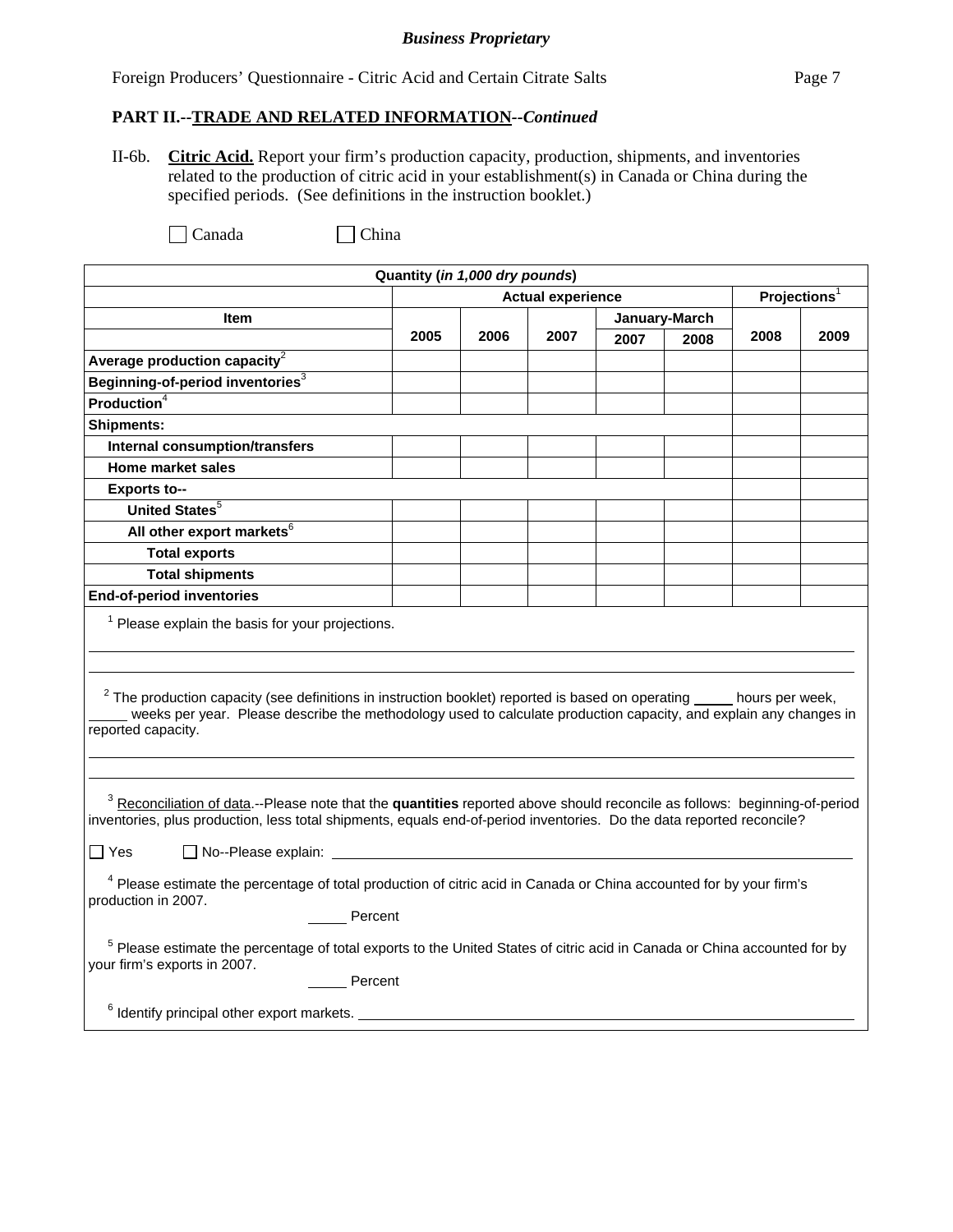Foreign Producers' Questionnaire - Citric Acid and Certain Citrate Salts Page 8

### **PART II.--TRADE AND RELATED INFORMATION***--Continued*

II-6c. **Sodium Citrate.** Report your firm's production capacity, production, shipments, and inventories related to the production of sodium citrate in your establishment(s) in Canada or China during the specified periods. (See definitions in the instruction booklet.)

| Quantity (in 1,000 dry pounds)                                                                                                                                                                                                                                                                             |      |      |                          |      |               |                          |      |
|------------------------------------------------------------------------------------------------------------------------------------------------------------------------------------------------------------------------------------------------------------------------------------------------------------|------|------|--------------------------|------|---------------|--------------------------|------|
|                                                                                                                                                                                                                                                                                                            |      |      | <b>Actual experience</b> |      |               | Projections <sup>1</sup> |      |
| <b>Item</b>                                                                                                                                                                                                                                                                                                |      |      |                          |      | January-March |                          |      |
|                                                                                                                                                                                                                                                                                                            | 2005 | 2006 | 2007                     | 2007 | 2008          | 2008                     | 2009 |
| Average production capacity $2$                                                                                                                                                                                                                                                                            |      |      |                          |      |               |                          |      |
| Beginning-of-period inventories <sup>3</sup>                                                                                                                                                                                                                                                               |      |      |                          |      |               |                          |      |
| <b>Production</b> <sup>4</sup>                                                                                                                                                                                                                                                                             |      |      |                          |      |               |                          |      |
| <b>Shipments:</b>                                                                                                                                                                                                                                                                                          |      |      |                          |      |               |                          |      |
| <b>Internal consumption/transfers</b>                                                                                                                                                                                                                                                                      |      |      |                          |      |               |                          |      |
| <b>Home market sales</b>                                                                                                                                                                                                                                                                                   |      |      |                          |      |               |                          |      |
| <b>Exports to--</b>                                                                                                                                                                                                                                                                                        |      |      |                          |      |               |                          |      |
| United States <sup>5</sup>                                                                                                                                                                                                                                                                                 |      |      |                          |      |               |                          |      |
| All other export markets <sup>6</sup>                                                                                                                                                                                                                                                                      |      |      |                          |      |               |                          |      |
| <b>Total exports</b>                                                                                                                                                                                                                                                                                       |      |      |                          |      |               |                          |      |
| <b>Total shipments</b>                                                                                                                                                                                                                                                                                     |      |      |                          |      |               |                          |      |
| <b>End-of-period inventories</b>                                                                                                                                                                                                                                                                           |      |      |                          |      |               |                          |      |
| $1$ Please explain the basis for your projections.                                                                                                                                                                                                                                                         |      |      |                          |      |               |                          |      |
| $2$ The production capacity (see definitions in instruction booklet) reported is based on operating $\_\_$ hours per week,<br>weeks per year. Please describe the methodology used to calculate production capacity, and explain any changes in<br>reported capacity.                                      |      |      |                          |      |               |                          |      |
| <sup>3</sup> Reconciliation of data.--Please note that the quantities reported above should reconcile as follows: beginning-of-period<br>inventories, plus production, less total shipments, equals end-of-period inventories. Do the data reported reconcile?<br>$\Box$ Yes<br>$\Box$ No--Please explain: |      |      |                          |      |               |                          |      |
|                                                                                                                                                                                                                                                                                                            |      |      |                          |      |               |                          |      |
| <sup>4</sup> Please estimate the percentage of total production of sodium citrate in Canada or China accounted for by your firm's<br>production in 2007.                                                                                                                                                   |      |      |                          |      |               |                          |      |
| Percent                                                                                                                                                                                                                                                                                                    |      |      |                          |      |               |                          |      |
| <sup>5</sup> Please estimate the percentage of total exports to the United States of sodium citrate in Canada or China accounted for<br>by your firm's exports in 2007.                                                                                                                                    |      |      |                          |      |               |                          |      |
| Percent                                                                                                                                                                                                                                                                                                    |      |      |                          |      |               |                          |      |
| $6$ Identify principal other export markets. $\_$                                                                                                                                                                                                                                                          |      |      |                          |      |               |                          |      |